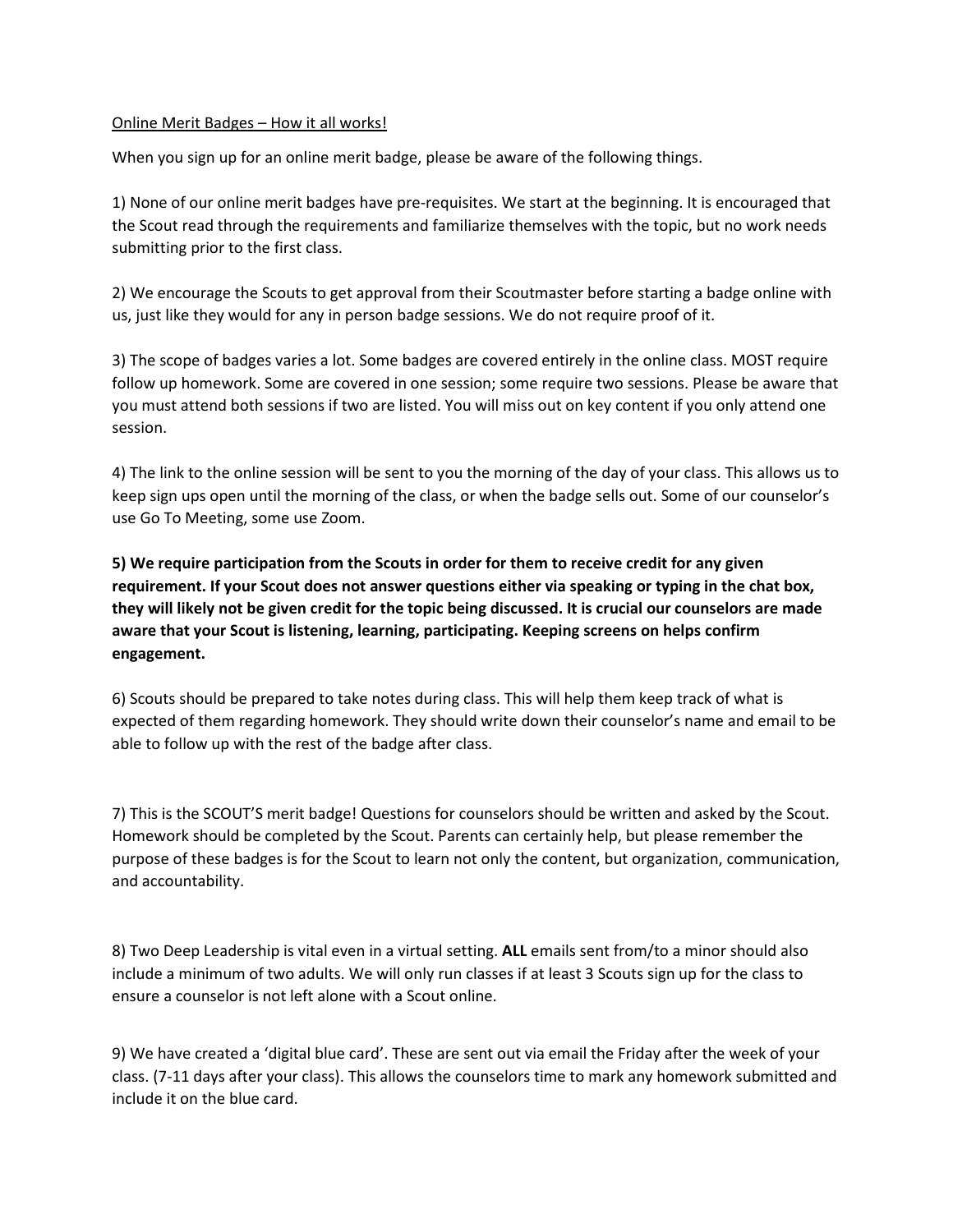10) Homework should be submitted to the counselor. It should always include the following information

Scout name Merit badge name The date you started the merit badge What requirement you are fulfilling with the assignments you are sending in.

A scout is helpful and courteous! Homework sent in without the above information costs our counselors time which is already in short supply. We will not record advancement without the above information.

11) Homework submitted after the blue cards are sent will also be reviewed and updated blue cards will be sent out to reflect the work done. We do not have a deadline for homework submission. We encourage Scouts to complete the work in a timely fashion for both their sake and ours. The older a badge is, the harder it is for all of us to remember!

12) Counselors will often not confirm receipt of homework. You will get an updated blue card once the work is marked and recorded. If you send homework, please allow us some time to process it before worrying it has not been seen.

13) The digital blue card we send via email is the only confirmation you will get from us that the work is complete. We do not update Scoutbook, Troopmaster, or any other advancement tracking software. You should forward or print the digital blue card and give it to your Unit's advancement person. You can consider the date we email you a completed digital blue card to be the date we considered your merit badge completed. Some Scoutmasters require a "completed" date, so please write down the date you receive these emails before handing them to your Scoutmaster for tracking if that is the case for your unit.

## Things we come across all too often -

-

- Scouts misspelling counselor names and email addresses. This leads to homework being sent into the internet void and never being marked. PLEASE triple check spellings.

- "I never got my blue card". 99% of the time this is because the email used to register for the badge, and the email typed under "participant email" are different. Blue cards will go to "participant email". Please be sure this email address is the one you WANT blue cards to be sent to when you sign up. Please check all possible inboxes if your family uses multiple.

- Occasionally we come across email accounts which send our Blue Cards to spam. Please check spam folders and save our email addresses as recognized addresses for future emails.